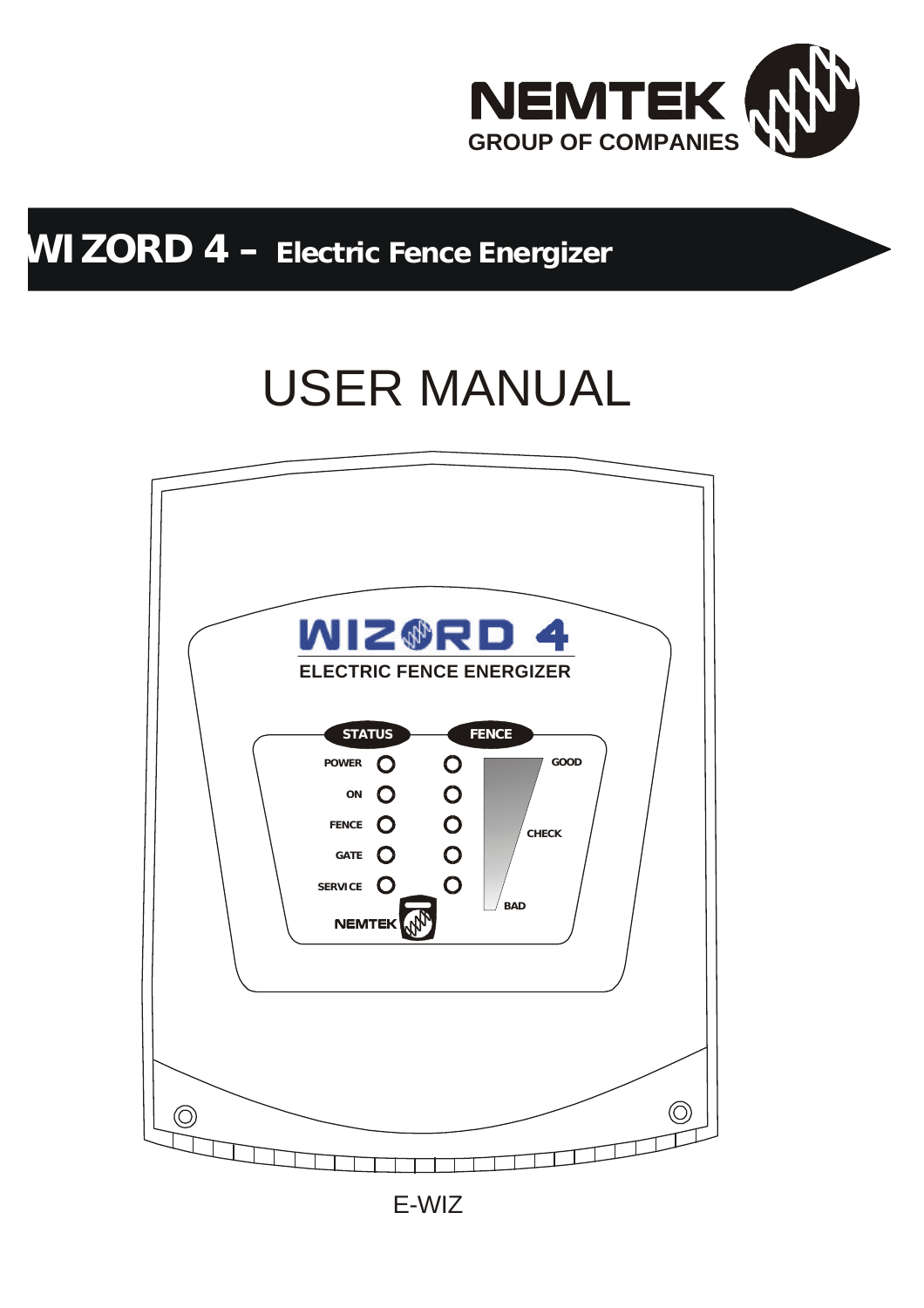| 3     |
|-------|
|       |
|       |
| 5     |
| 6     |
|       |
| $8-9$ |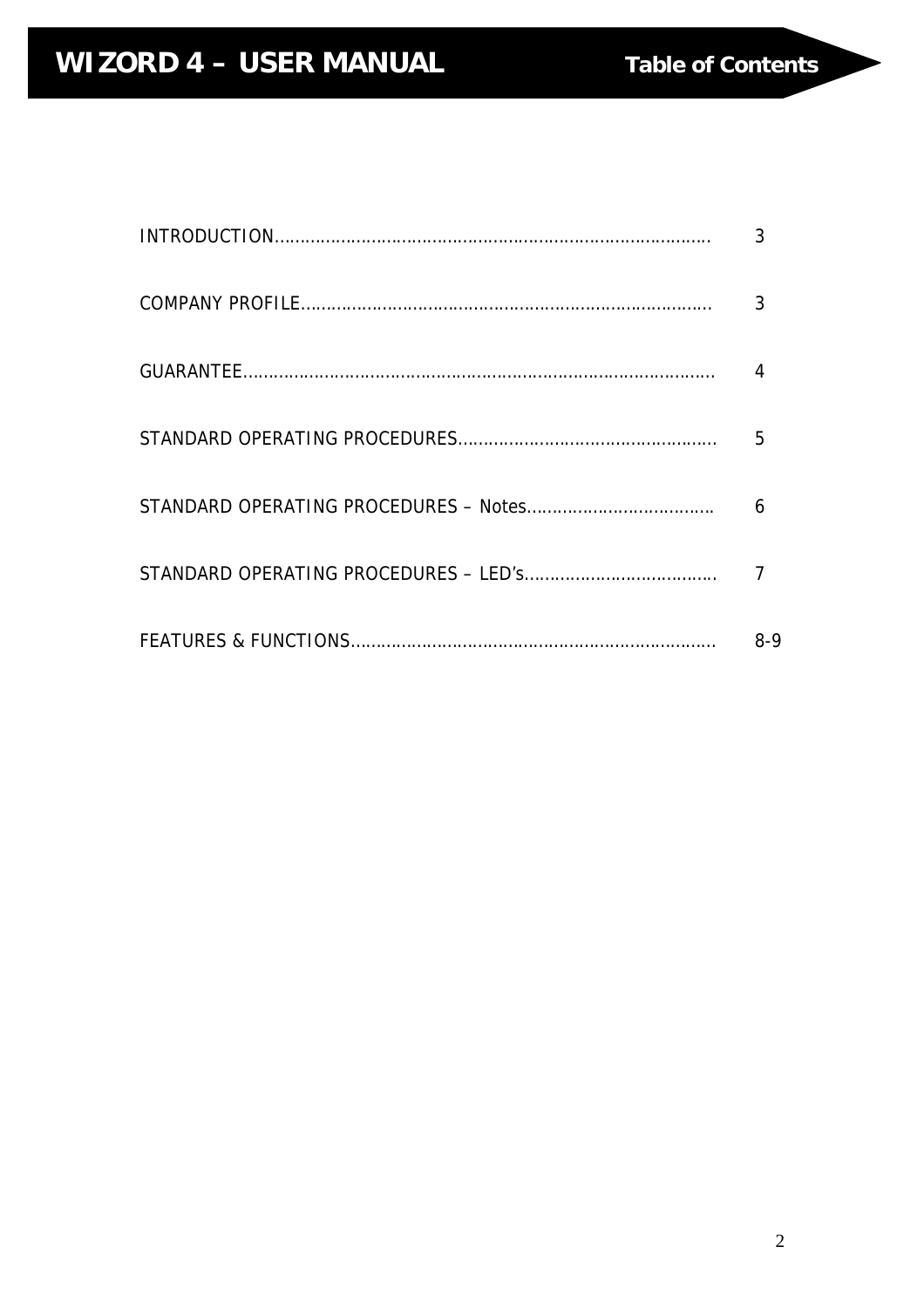### **I N T R O D U C T I O N**

Thank you for choosing our product! NEMTEK Electric Fence Energizers are designed and manufactured to provide many years of reliable use, if installed and maintained correctly. The guidelines provided in this manual will assist you with the basic operation and maintenance of your WIZORD 4.

The WIZORD 4 is designed and manufactured in South Africa for the international market. More information on our products, SABS test reports and general information is available on our web site at: http://www.nemtek.com.

### **C O M P A N Y P R O F I L E**

The NEMTEK Group of Companies manufacture and distribute intelligent electronic security and perimeter control systems and have been involved in the security industry since 1990.

We have our own research and development team, designing and manufacturing a full range of globally competitive electric fence energizers and related products.

NEMTEK is continually updating its products according to international standards in order to ensure the highest quality products and continuous customer satisfaction.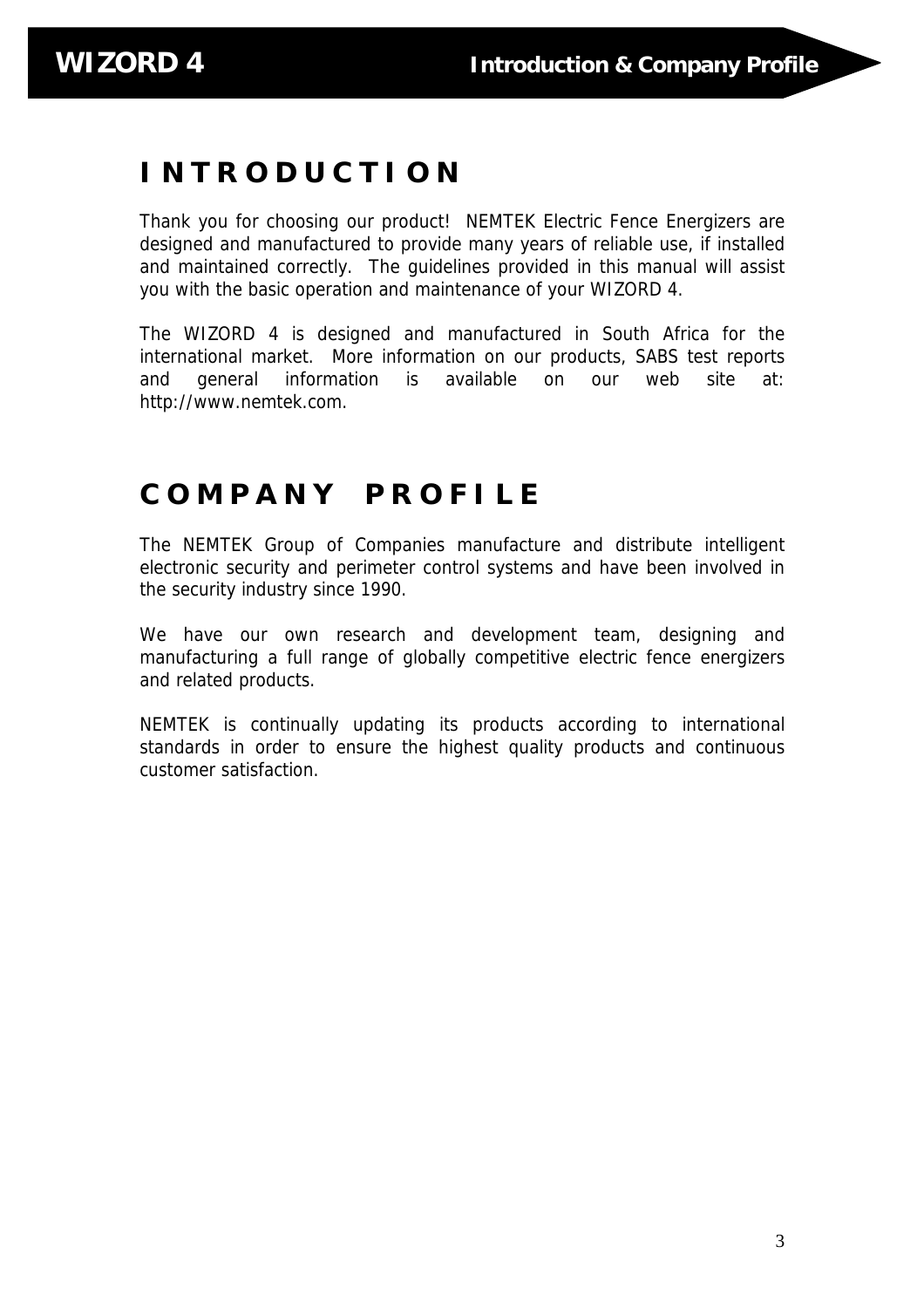### **G U A R A N T E E**

The WIZORD 4 energizer, manufactured by IO Tech Manufacturing (Pty) Ltd, is guaranteed for a period of one year from date of sale against defects due to faulty workmanship or materials.

IO Tech Manufacturing (Pty) Ltd will, at its discretion, either repair or replace a product that proves to be defective.

IO Tech Manufacturing (Pty) Ltd guarantees that the product, when properly installed and used in line with the specification as determined by IO Tech Manufacturing (Pty) Ltd from time to time, will execute its function of generating a suitable potential. IO Tech Manufacturing (Pty) Ltd does not guarantee that the operation of the product will be uninterrupted and totally error free. Faulty units must be returned to Nemtek, Units 4 & 5, 64 Vervoer Street, Kya Sand, Randburg, Gauteng, South Africa OR Nemtek Security Warehouse, Unit 4, Meadowdale Park, Cnr. Herman & Dick Kemp Roads, Meadowdale, Edenvale, Gauteng, South Africa. The buyer shall pay all shipping and other charges for the return of the product to Nemtek or Nemtek Security Warehouse.

### **L I M I T A T I O N O F G U A R A N T E E**

The guarantee does NOT apply to defects resulting from acts of GOD, modifications made by the buyer or any third party, misuse, neglect, abuse, accident and mishandling.

### **E X C L U S I V E R E M E D I E S**

The remedies provided herein are IO Tech Manufacturing (Pty) Ltd's sole liability and the buyer's sole and exclusive remedies for breach of guarantee. IO Tech Manufacturing (Pty) Ltd shall not be liable for any special, incidental, consequential, direct or indirect damages, whether based on contact, tort, or any other legal theory. The foregoing guarantee is in lieu of any and all other guarantees, whether expressed, implied, or statutory, including but not limited to warranties of merchantability and suitability for a particular purpose.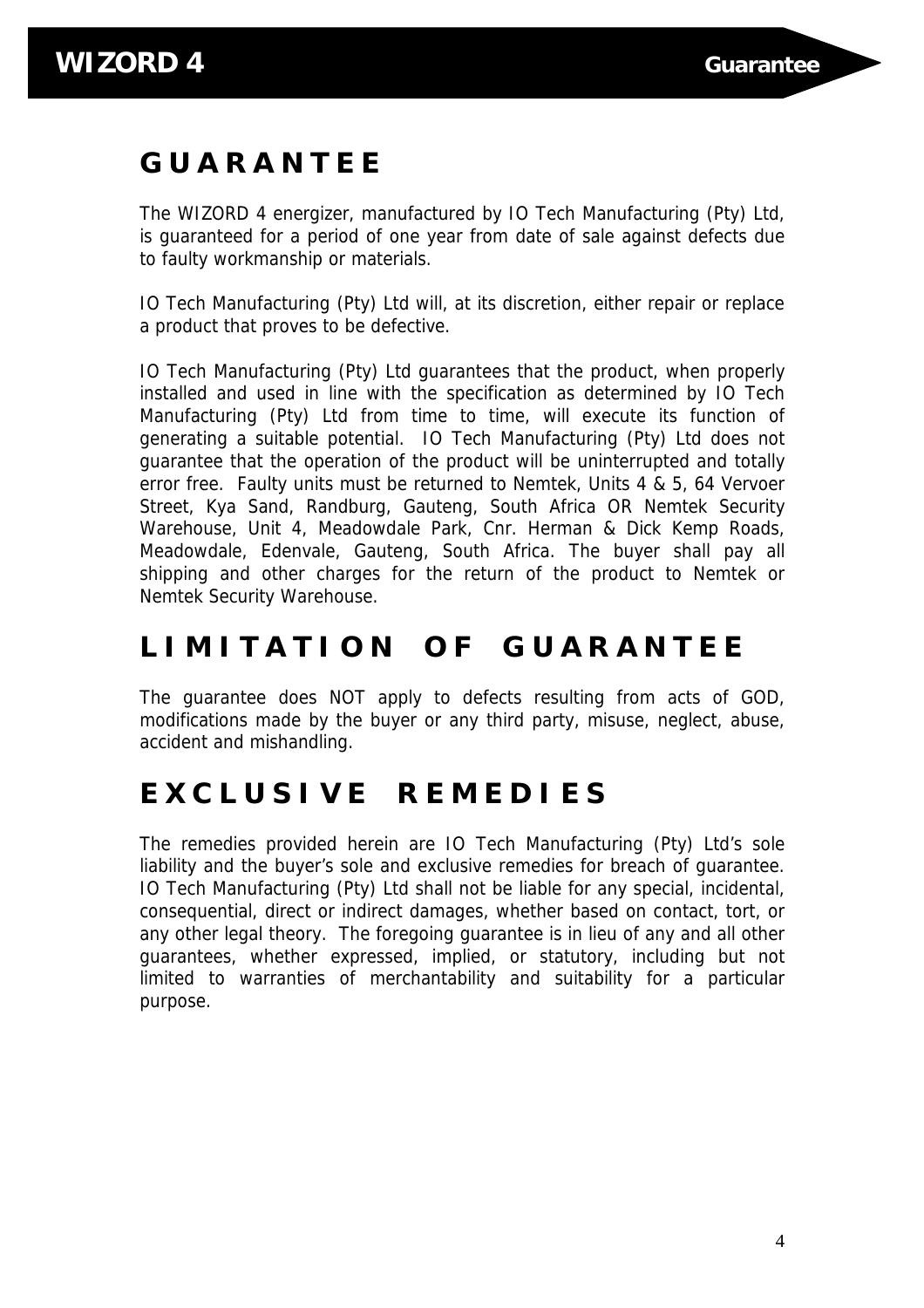### **S T A N D A R D O P E R A T I O N**

### **TURNING YOUR UNIT ON / OFF:**

In the default state, the energizer can be turned on or off by holding the plastic tab over the corresponding logo on the fascia of the unit. The unit will beep once when turned on and twice when turned off.

### **FENCE STATUS INDICATION:**

The unit will indicate that a condition is currently active (fence fault, gate open, or service condition) if the corresponding LED is flashing; eg. if the fence LED is flashing, the fence voltage is currently not satisfactory. If the fence alarm indication LED is lit continuously, there was a fence alarm condition previously but the fence voltage is now satisfactory. Similarly, if the gate alarm indication LED is lit permanently, the gate opening time exceeded the entry delay period but is now closed. If the gate indication LED is flashing, the gate is still open.

### **ALARM INDICATION:**

The fence and gate inputs are configured to trigger external alarms and the internal buzzer. The service condition will activate the buzzer only. Be aware that, should there be a prolonged power failure, the battery may run low and cause the service light to flash. If the mains interruption is sufficiently long, the unit will shut down and there will be no indication of mains failure.

### **TOGGLE FUNCTION:**

In the event of the unit being switched off by the plastic tab while a fault is active, the unit will silence all alarms. On turning the unit on again the corresponding LED's will indicate the fault, but no alarm outputs will be triggered. This provides the user with the facility to leave the unit on if no service personnel are available. Should the unit be turned off and on again, the alarm outputs will activate after the default periods. On turning the unit off again, the outputs will again be disabled. Users must be wary of this toggle function. The user does not need to concern them self with the toggle function if the unit is switched off and on again under normal conditions, as per table 1 (i.e. No alarm condition active).

### **BUZZER:**

The buzzer has a different cadence for the fence alarm and gate alarm.

### **SERVICE INDICATION:**

The service indicator should remain off during normal operation. If it is lit due to an obvious condition, such as prolonged mains failure, simply turn the unit off and on again. Should the condition persist, refer to your installer. The unit has built-in diagnostics to assist the installer.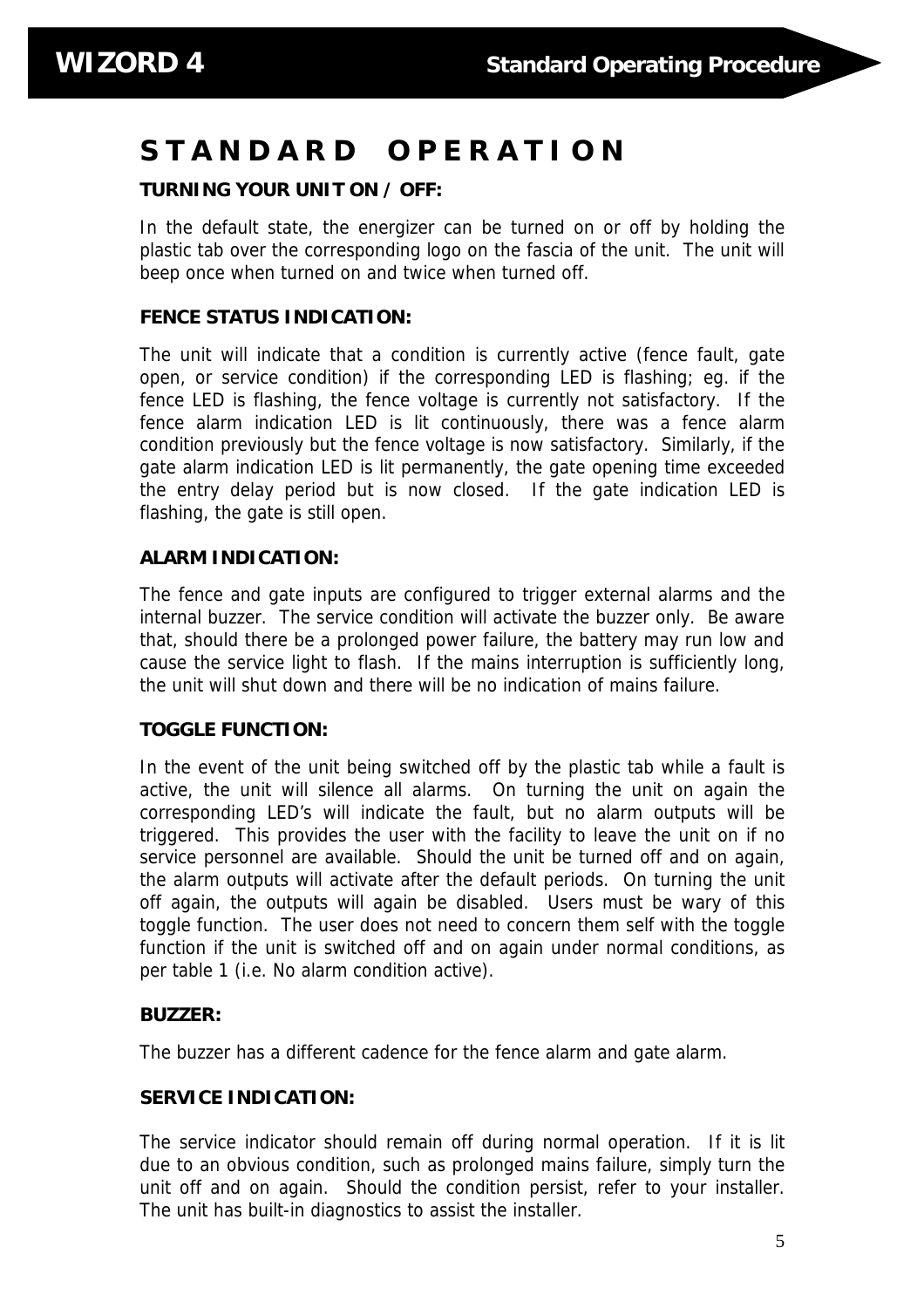### **NOTES:**

- 1. The energizer will, under normal conditions, provide the fence with a pulse at the rated energy level. Should a mains failure occur, the energizer will automatically switch to a reduced energy level. This enables the unit to operate without mains for extended periods of time (i.e. with a good battery the unit should be able to operate for approximately twenty hours). Batteries should be checked on a biannual basis.
- 2. A functional energizer will only turn itself off under two conditions, namely: prolonged mains failure where battery damage has occurred, or abnormal heat being generated within the energizer.
- 3. There are no "user-serviceable" parts within the energizer. Please refer all problems to qualified service personnel.
- 4. It is possible that, under mains failure conditions, the energizer will operate at reduced energy levels and the fence status display will not be fully lit. The mains should be restored first before checking the physical fence condition.
- 5. Keep the fence clear of vegetation and do a periodical check for any slack fence strands, etc.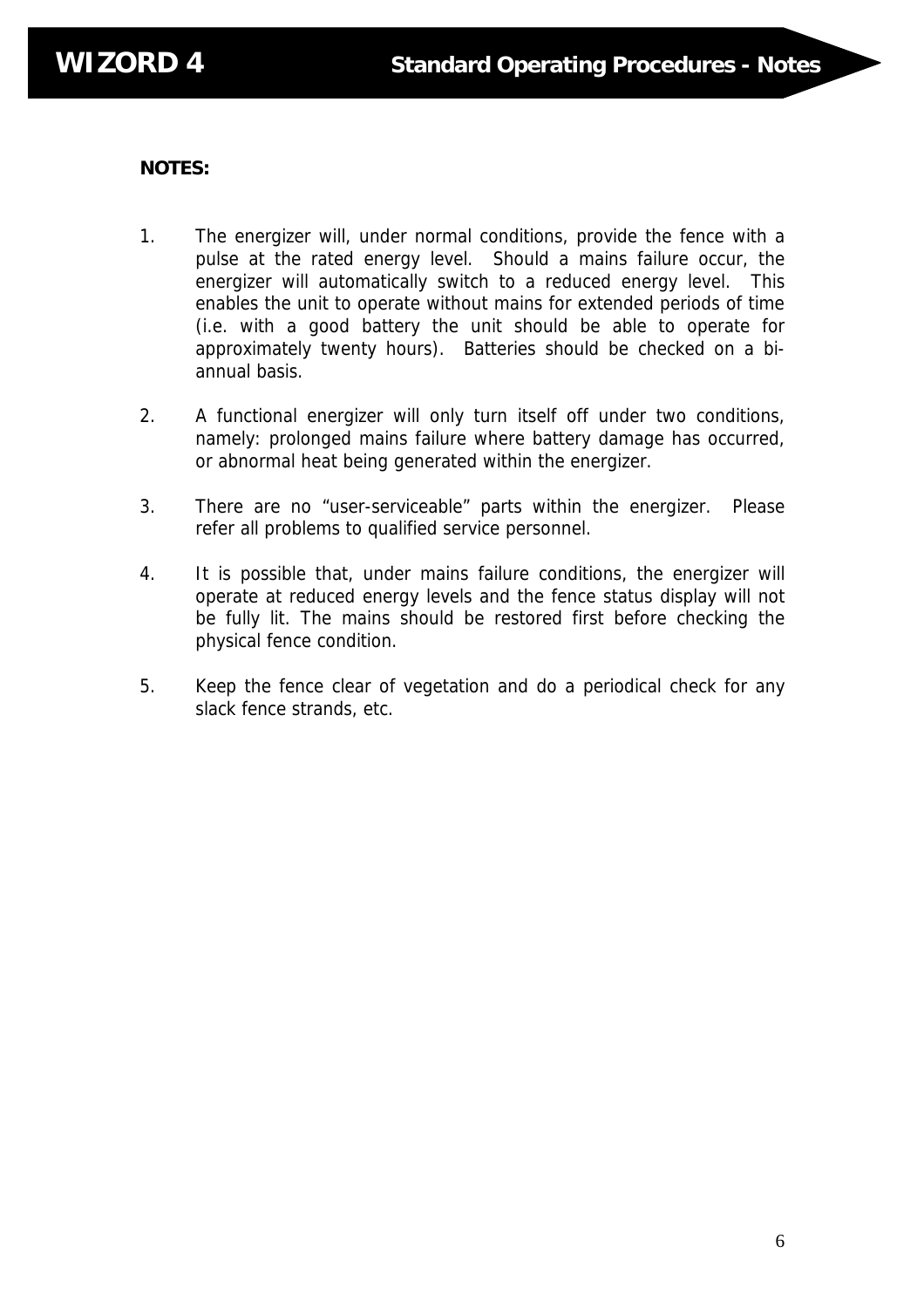**WIZORD 4 Standard Operating Procedures – LED's**

**GOOD**

**CHECK**

**BAD**

**POWER ON CE** GATE O CE O

 $\circ$ 

**STATUS FENCE**

 $\overline{O}$  $\ddot{\mathbf{o}}$ 

The status of the energizer and the fence is displayed on the front panel of the energizer, as follows:

### Under **normal operating conditions:**



### Conditions that if ignored, will **sound the alarm:**

| T<br>A<br>B<br>L<br>E<br>3 | <b>POWER</b><br>ON<br><b>FENCE</b><br><b>GATE</b><br><b>SERVICE</b> | <b>STATUS</b>                          | (Restore mains - see Note 1)<br>(Turn energizer on - see Note 2)<br>(Alarm condition)<br>(Alarm condition)<br>(Possible installer intervention required - see Note 3) |  |
|----------------------------|---------------------------------------------------------------------|----------------------------------------|-----------------------------------------------------------------------------------------------------------------------------------------------------------------------|--|
| Τ<br>A<br>B<br>E           | <b>FENCE</b><br>$\bullet$<br>$\bullet$<br>$\bullet$                 | <b>CHECK</b>                           | <sub>GOOD</sub> (Check later - see Note 4)<br>(Concern - see Note 4)<br>(Service fence - see Note 4)<br>(Service fence)                                               |  |
| 4                          | $\mathbf O$<br><b>LED OFF</b>                                       | <b>BAD</b><br>accurred but is now anne | (Alarm / Fence faulty)<br>7<br>LED FLASHING - Fault still<br>LED PERMANENTLY LIT - Fault<br>nracant                                                                   |  |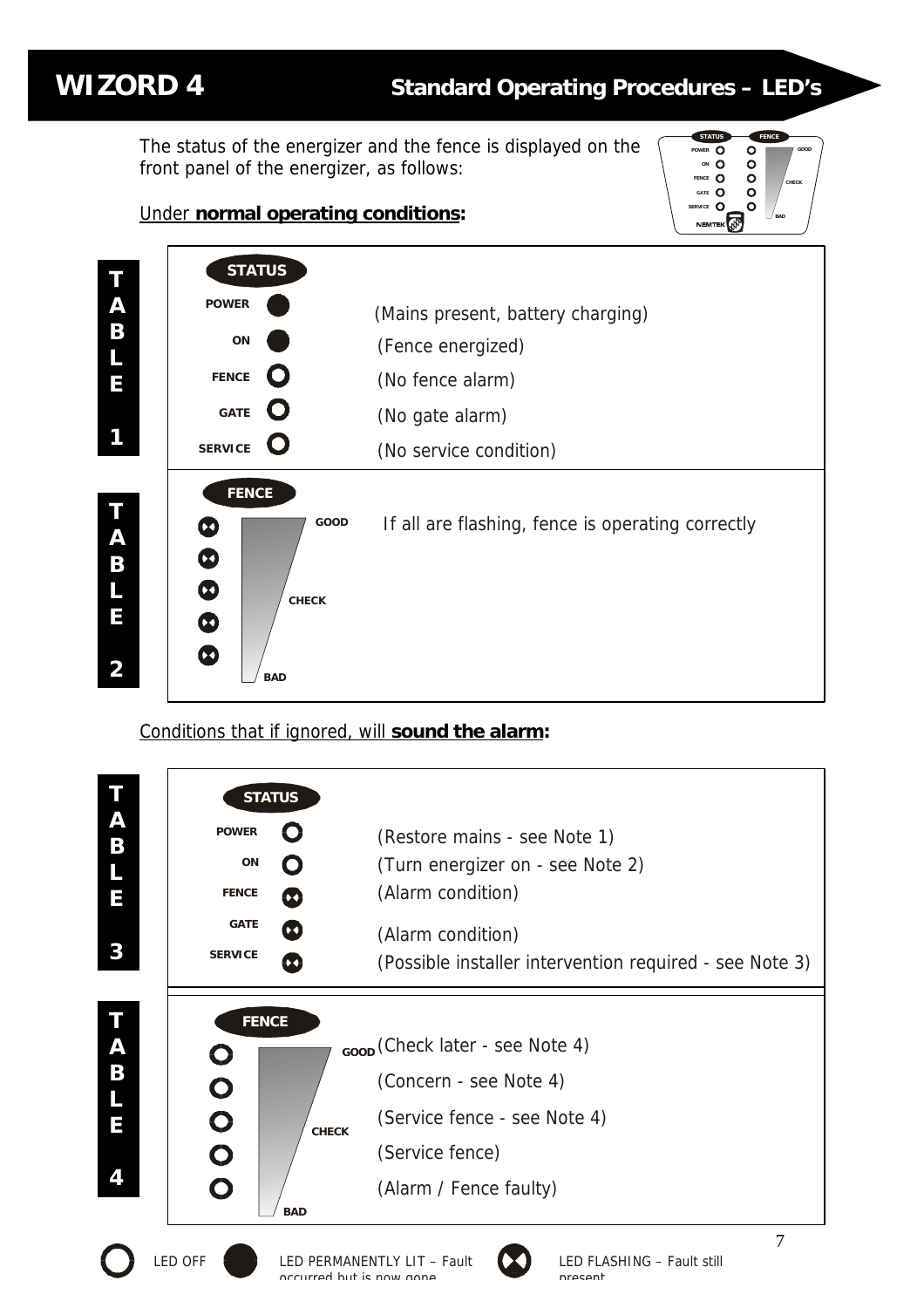## **F E A T U R E S & F U N C T I O N S**

### **INTEGRATED UNIT:**

For energizers designed from a security perspective, the fence monitoring is an integral part of the product. The energizer is an integrated energizer, battery charger and fence monitor with a siren and strobe light output.

### **LIGHTNING PROTECTION:**

The mains and high voltage outputs are protected against lightning and power surges. It also protects the unit against abnormally high potential differences between the high voltage and mains ground.

#### **INTERFERENCE SUPPRESSION / LOW EMI RADIATION:**

The unit has been tested to comply with the latest international requirements CISPR14-2/1997.

#### **REMOTE KEY-SWITCH:**

The energizer can be wired to a remote on/off switch. There is only one external input and the selection of gate or remote on/off is exclusive.

### **EARTH LOOP MONITORING:**

For additional security, the facility to use earth loop monitoring is provided for.

### **EXTENDED OPERATION DURING MAINS FAILURE:**

The unit detects the mains failure and reduces the fence output energy.

#### **AUXILIARY 12VDC OUTPUT:**

A 12 Volts DC fused output is available to supply any auxiliary equipment like a radio remote receiver. The current must not exceed 0.5 amps.